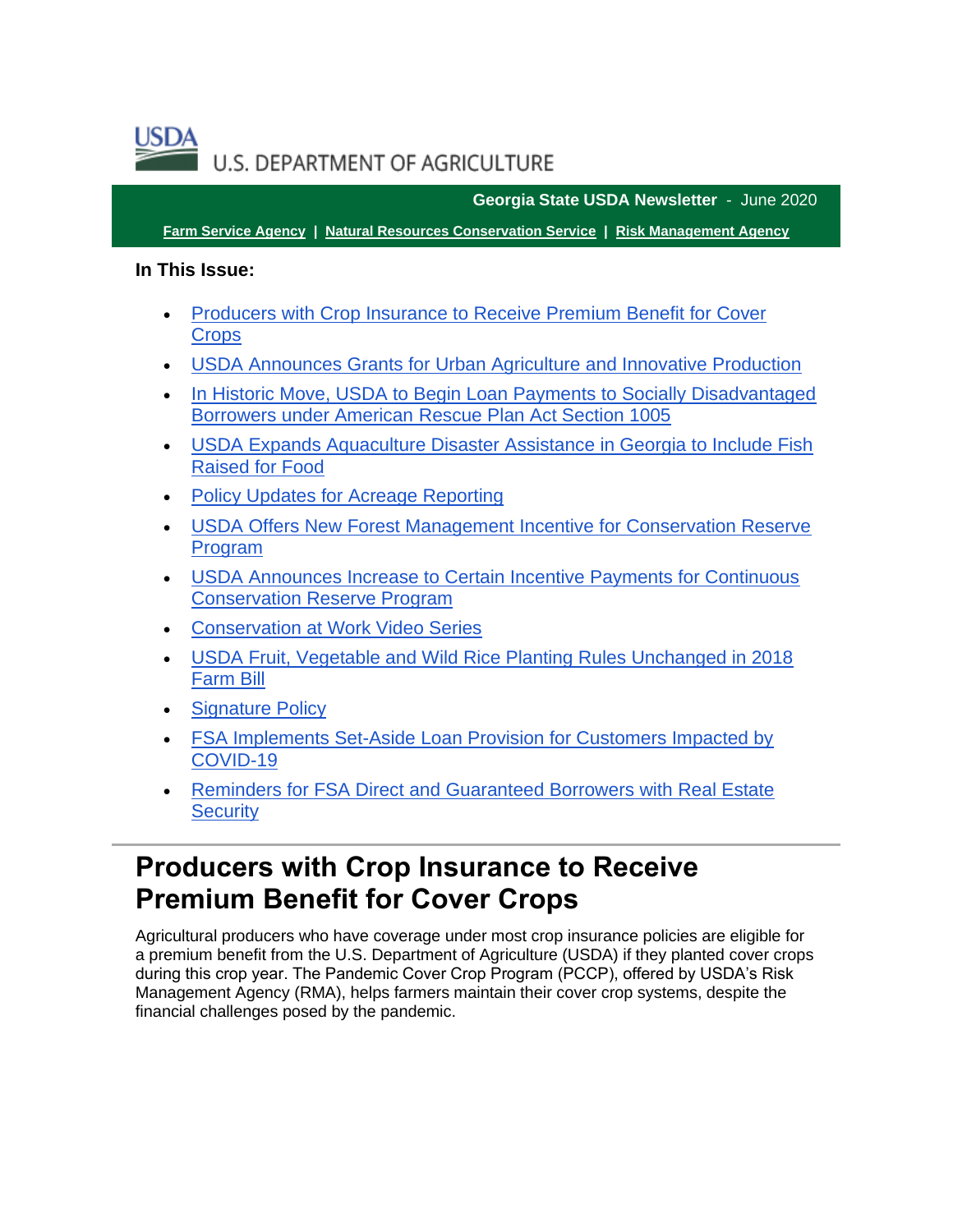The PCCP is part of USDA's [Pandemic Assistance for Producers](https://www.farmers.gov/pandemic-assistance?utm_medium=email&utm_source=govdelivery) initiative, a bundle of programs to bring financial assistance to farmers, ranchers and producers who felt the impact of COVID-19 market disruptions.

### **About the Premium Benefit**

PCCP provides premium support to producers who insured their spring crop with most insurance policies and planted a qualifying cover crop during the 2021 crop year. The premium support is \$5 per acre, but no more than the full premium owed.

All cover crops reportable to FSA are eligible and include cereals and other grasses, legumes, brassicas and other non-legume broadleaves, and mixtures of two or more cover crop species planted at the same time.

To receive the benefit for this program, producers must file a [Report of Acreage form \(FSA-](https://www.farmers.gov/sites/default/files/2021-05/fsa0578manual-190822v01-uni.pdf?utm_medium=email&utm_source=govdelivery)[578\)](https://www.farmers.gov/sites/default/files/2021-05/fsa0578manual-190822v01-uni.pdf?utm_medium=email&utm_source=govdelivery) for cover crops with USDA's Farm Service Agency (FSA) by June 15, 2021, which is distinct from the normal acreage reporting date. The normal acreage reporting deadline with FSA has not changed, but to receive the premium benefit, producers must file by June 15. The cover crop fields reported on the Report of Acreage form must match what the producer reported to their insurance company for crop insurance policies. To file the form, producers must contact and make an appointment with their local [USDA Service Center.](http://www.farmers.gov/service-locator?utm_medium=email&utm_source=govdelivery)

### **Program Details**

Certain policies are not eligible because they have underlying coverage, which would already receive the benefit or are not designed to be reported in a manner consistent with the Report of Acreage form (FSA-578). PCCP is not available for Whole-Farm Revenue Protection, Enhanced Coverage Option, Hurricane Insurance Protection – Wind Index, and Supplemental Coverage Option. Stacked Income Protection (STAX) and Margin Protection (MP) policies are only eligible for PCCP when insured as a standalone policy. STAX and MP endorsements to underlying policies are not eligible for PCCP.

PCCP does not change acreage reporting dates, reporting requirements, or any other terms of the crop insurance policy.

### **Cover Crop Conservation Practice Standard**

Meanwhile, USDA's Natural Resources Conservation Service (NRCS) has made the determination not to update its conservation practice standard for cover crops. NRCS originally proposed restricting mechanical harvest of cover crops, but after reviewing input from agricultural producers and groups, NRCS recognizes this could present challenges for producers who use this important conservation practice. The latest version of the conservation practice standard can be found in the [Field Office Technical Guide](https://efotg.sc.egov.usda.gov/?utm_medium=email&utm_source=govdelivery#/details) under Section IV, Conservation Practices and Supporting Documents, by State.

### **More Information**

A [Notice of Funding Availability](https://gcc02.safelinks.protection.outlook.com/?url=https%3A%2F%2Fwww.federalregister.gov%2Fpublic-inspection%2F2021-11603%2Ffunding-availability-pandemic-cover-crop-program%3Futm_medium%3Demail%26utm_source%3Dgovdelivery&data=04%7C01%7C%7Cd31388e1c0d74124836b08d92c50386a%7Ced5b36e701ee4ebc867ee03cfa0d4697%7C0%7C1%7C637589545322311625%7CUnknown%7CTWFpbGZsb3d8eyJWIjoiMC4wLjAwMDAiLCJQIjoiV2luMzIiLCJBTiI6Ik1haWwiLCJXVCI6Mn0%3D%7C1000&sdata=NFK2AtgXazrpHk0ykQJFVUOa91SulgHykFkef45RjjM%3D&reserved=0) was posted on the *Federal Register* today. Additional information on PCCP, including [frequently asked questions,](https://www.farmers.gov/pandemic-assistance/cover-crops/pccp-faq?utm_medium=email&utm_source=govdelivery) can be found at [farmers.gov/pandemic-assistance/cover-crops.](https://www.farmers.gov/pandemic-assistance/cover-crops?utm_medium=email&utm_source=govdelivery)

RMA is authorizing additional flexibilities due to coronavirus while continuing to support producers, working through AIPs to deliver services, including processing policies, claims and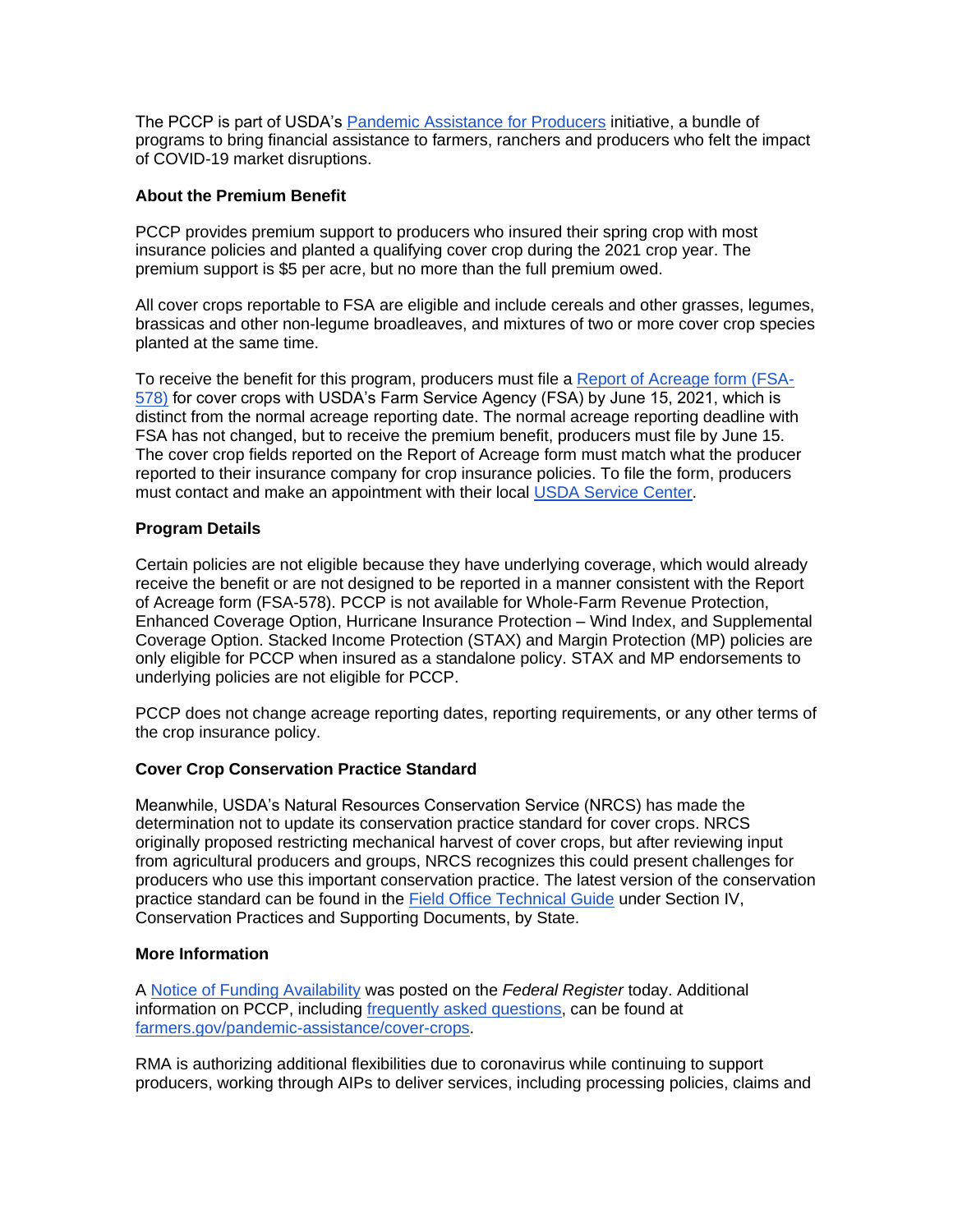agreements. RMA staff are working with AIPs and other customers by phone, mail and electronically to continue supporting crop insurance coverage for producers. Farmers with crop insurance questions or needs should continue to contact their insurance agents about conducting business remotely (by telephone or email). More information can be found at [farmers.gov/coronavirus.](http://www.farmers.gov/coronavirus?utm_medium=email&utm_source=govdelivery)

## <span id="page-2-0"></span>**USDA Announces Grants for Urban Agriculture and Innovative Production**

\$4 million in competitive grants is available to support the development of urban agriculture and innovative production projects. USDA will accept applications on Grants.gov for planning and implementation projects until midnight July 30, 2021.

**Planning Projects** initiate or expand efforts of farmers, gardeners, citizens, government officials, schools and other stakeholders in urban areas and suburbs. Projects may target areas of food access, education, business and start-up costs for new farmers, urban agroforestry or food forests, and development of policies related to zoning and other needs of urban production.

**Implementation Projects** accelerate existing and emerging models of urban, indoor and other agricultural practices that serve multiple farmers. Projects will improve local food access and collaborate with partner organizations and may support infrastructure needs, emerging technologies, educational endeavors and urban farming policy implementation.

### **Competitive Grants**

- \$4 million in competitive grants will strengthen existing programs and create new projects in the focus areas of food insecurity, community gardens, urban farms, and controlled environmental agriculture.
- Deadline for applying is July 30, 2021.
- A pre-recorded webinar will provide an overview of the grants' purpose, project types, eligibility and basic requirements for submitting an application. The webinar will be posted at [farmers.gov/urban.](https://www.farmers.gov/urban?utm_medium=email&utm_source=govdelivery)
- The two categories of these grants are Planning Projects and Implementation Projects.
	- $\circ$  Planning Projects initiate or expand current efforts of farmers, gardeners, citizens, government officials, schools and other stakeholders in urban and suburban areas. Projects may target areas of food access; education; business and start-up costs for new farmers; and development of policies related to zoning and other needs of urban production.
	- $\circ$  Implementation Projects will accelerate existing and emerging models of urban, indoor and other agricultural practices that serve multiple farmers. Projects will improve local food access in urban areas and collaborate with partner organizations. Examples are support of infrastructure needs, emerging technologies, educational endeavors, and urban farming policy development.

### **Cooperative Agreements**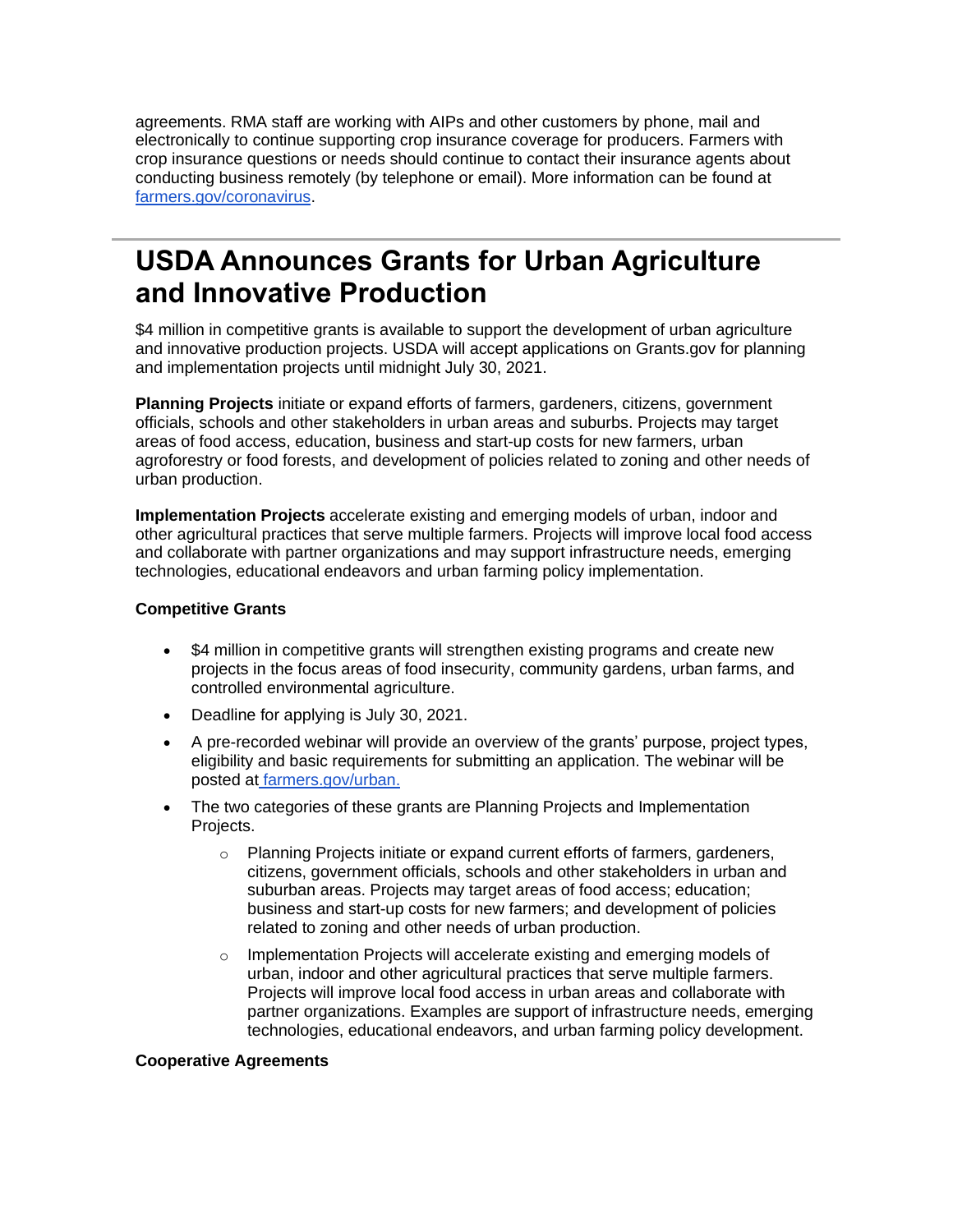- Cooperative Agreements will be available to municipalities, counties, local governments or city planners to increase capacity for implementing urban and suburban municipal compost plans and food waste reduction plans. Implementation activities will increase access to compost for urban producers, improve soil quality and encourages innovative, scalable waste management plans that diverts food waste from landfills.
- \$2 million is available for local governments to host Community Compost and Food Waste Reduction (CCFWR) pilot projects for fiscal year 2021.
- Deadline for applying is July 16, 2021.
- Projects should span two years, starting in Fall 2021.

### **General on Urban Farming**

- Urban agriculture generally refers to the cultivation, processing and distribution of
- agricultural products in urban and suburban settings, including things like vertical production, warehouse farms, community gardens, rooftop farms, hydroponic, aeroponic, and aquaponic facilities, and other innovations. Urban farmers and gardeners work among diverse populations to expand access to nutritious foods, foster community engagement, provide jobs, educate communities about farming, and expand green spaces.
- Urban farmers also practice conservation. They convert food waste into healthy soils by composting, minimize stormwater runoff by capturing rainwater, save energy costs that would otherwise be used for long-distance transportation of food items, and create more green space in the city.

### **NRCS Support for Urban Farming**

- NRCS has been assisting urban farmers for over 10 years.
- Since 2010, NRCS state offices have provided more than \$18 million to 130 entities in the form of grants and agreements to support urban agriculture and conservation projects.
- From 2014 to 2019, NRCS completed more than 18,000 conservation practices totaling \$41 million on urban farms covering more than 100,000 acres.
- NRCS can provide urban farmers with technical and financial assistance to make critical on-farm improvements including:
	- o **Soil health practices:** NRCS can help urban farmers develop strategies for improving soil conditions tailored to a farm's specific needs through things like nutrient management plans and cover crop practices.
		- NRCS can also provide best management practices to help farmers avoid growing crops in contaminated soil.
	- o **Irrigation and water catchment systems:** NRCS develops irrigation water management plans to assist urban farmers such as rainwater catchment, automated pumps, pipelines and water-efficient drip irrigation systems to help reduce water use, soil erosion and maximize yields.
	- o **Managing weeds and pests:** NRCS can help with pest management practices - advising on crop rotations and various types of mulches to reduce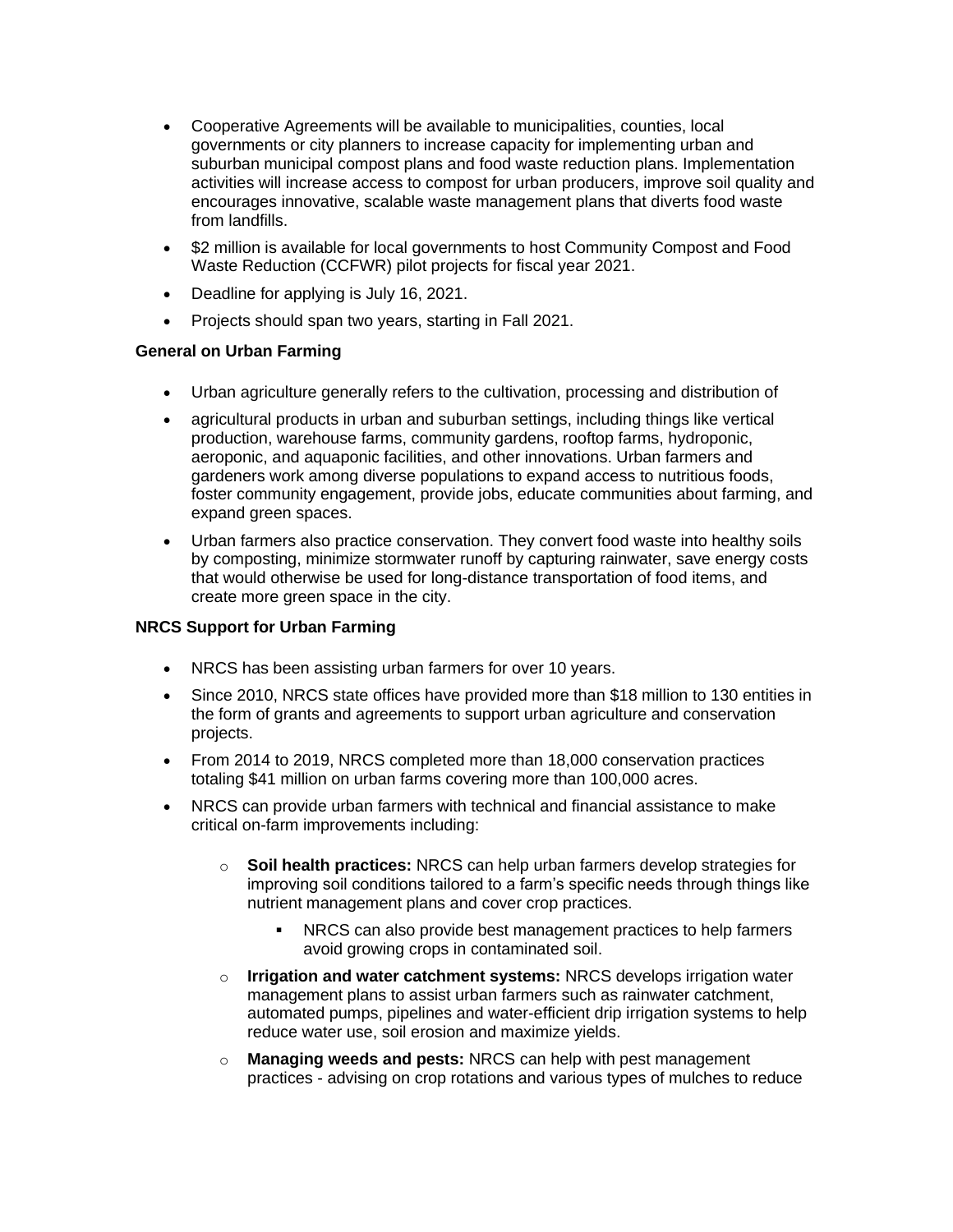weeds and manage insects that harm crops. NRCS can also help with the installation of bat and owl boxes, promote beneficial insects, and companion plantings.

- o **High tunnels:** High tunnels extend the growing season and protect plants from harsh weather, air pollution and pests. By making local produce available for more months in the year, fewer resources are used to transport food.
	- NRCS helped producers construct over 18,500 high tunnels on farms around the nation – 9,000 were constructed between 2016 and 2019.
- o **Pollinator habitat:** Pollinator habitats help to increase production yields by attracting birds and beneficial insects, such as butterflies and bees. Pollinator plantings provide habitat along with providing nectar as a food source contributing to a healthy ecosystem that is essential for farmers to grow food.
- o **Windbreaks:** Plants can help to reduce soil erosion, conserve energy, reduce heating bills, and serve as a sound barrier in urban neighborhoods and provide shelter for plants and create habitat for wildlife.
- o **Energy efficiency:** Urban Farming is part of the green infrastructure movement. Recommendations from NRCS Energy Audits have funded conversions of combustion motors such as those in irrigation pumping systems to the use of electric, solar or gravity fed systems. Audits also encourage the use of high efficiency heating and cooling systems that reduce costs.

## <span id="page-4-0"></span>**In Historic Move, USDA to Begin Loan Payments to Socially Disadvantaged Borrowers under American Rescue Plan Act Section 1005**

The U.S. Department of Agriculture Farm Service Agency (FSA) [published the first notice of](https://gcc02.safelinks.protection.outlook.com/?url=https%3A%2F%2Fpublic-inspection.federalregister.gov%2F2021-11155.pdf%3Futm_medium%3Demail%26utm_source%3Dgovdelivery&data=04%7C01%7C%7Cd31388e1c0d74124836b08d92c50386a%7Ced5b36e701ee4ebc867ee03cfa0d4697%7C0%7C1%7C637589545322321582%7CUnknown%7CTWFpbGZsb3d8eyJWIjoiMC4wLjAwMDAiLCJQIjoiV2luMzIiLCJBTiI6Ik1haWwiLCJXVCI6Mn0%3D%7C1000&sdata=Y9ltTEwu%2F%2BJkgG3%2BoIW09I3ukaSmmrzDNENgJbNVRR0%3D&reserved=0)  [funding availability \(NOFA\)](https://gcc02.safelinks.protection.outlook.com/?url=https%3A%2F%2Fpublic-inspection.federalregister.gov%2F2021-11155.pdf%3Futm_medium%3Demail%26utm_source%3Dgovdelivery&data=04%7C01%7C%7Cd31388e1c0d74124836b08d92c50386a%7Ced5b36e701ee4ebc867ee03cfa0d4697%7C0%7C1%7C637589545322321582%7CUnknown%7CTWFpbGZsb3d8eyJWIjoiMC4wLjAwMDAiLCJQIjoiV2luMzIiLCJBTiI6Ik1haWwiLCJXVCI6Mn0%3D%7C1000&sdata=Y9ltTEwu%2F%2BJkgG3%2BoIW09I3ukaSmmrzDNENgJbNVRR0%3D&reserved=0) (PDF, 242 KB) announcing loan payments for eligible borrowers with qualifying direct farm loans under the American Rescue Plan Act Section 1005. The official NOFA will be published in the Federal Register early this week and USDA expects payments to begin in early June and continue on a rolling basis. A subsequent notice addressing guaranteed loan balances and direct loans that no longer have collateral and have been previously referred to the Department of Treasury for debt collection for offset, will be published within 120 days.

Section 1005 of the American Rescue Plan Act of 2021 (ARPA) provides funding and authorization for USDA FSA to pay up to 120 percent of direct and guaranteed loan outstanding balances as of January 1, 2021, for socially disadvantaged farmers and ranchers as defined in Section 2501(a) of the Food, Agriculture Conservation, and Trade Act of 1990 (7 U.S.C. 2279(a)). Section 2501(a) defines a socially disadvantaged farmer or rancher as a farmer or rancher who is a member of a socially disadvantaged group, which is further defined as a group whose members have been subjected to racial or ethnic prejudice because of their identity as members of a group without regard to their individual qualities. Qualifying loans as part of today's announcement are certain direct loans under the Farm Loan Programs (FLP) and Farm Storage Facility Loan Program (FSFL).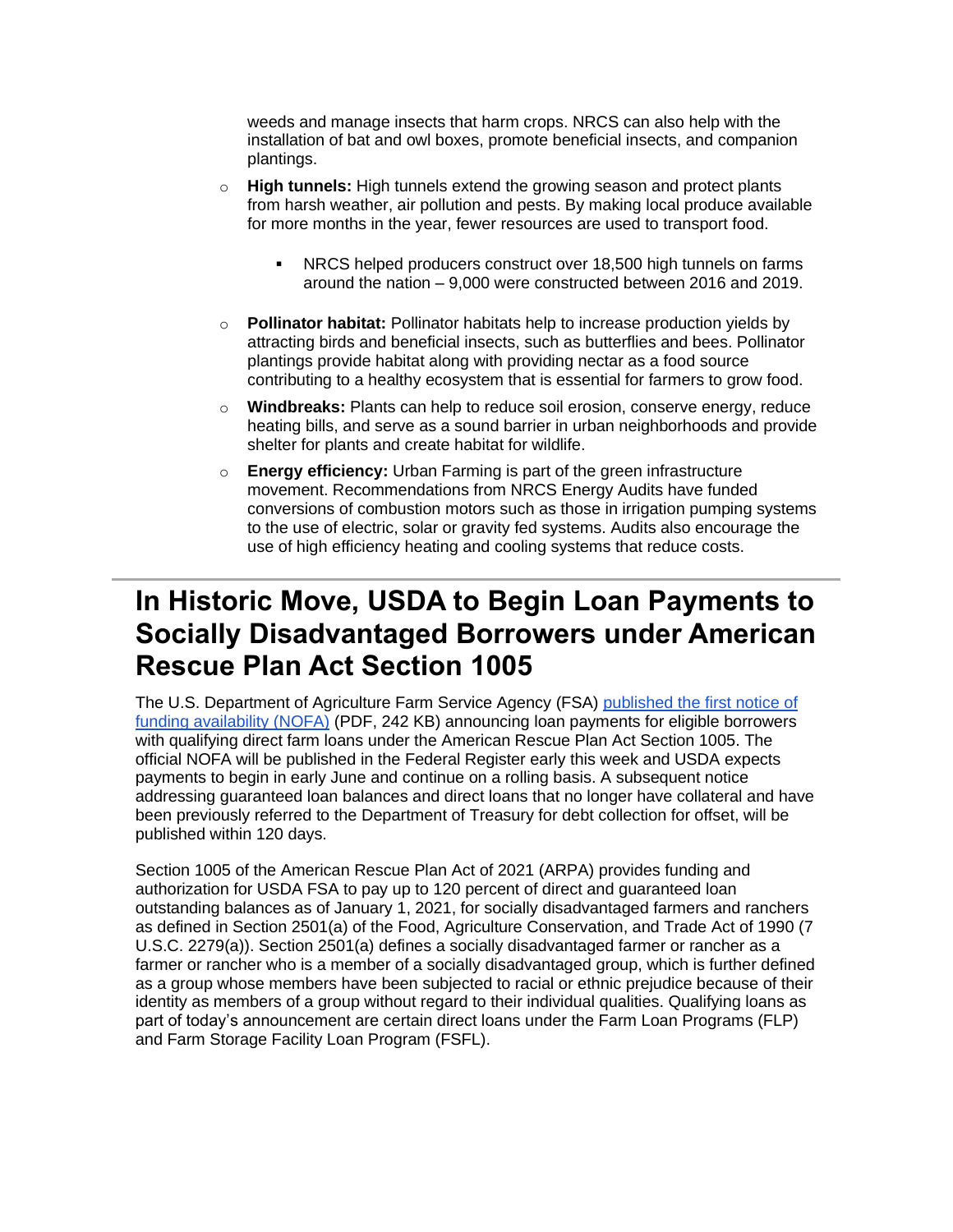For much of the history of the USDA, socially disadvantaged farmers and ranchers have faced discrimination—sometimes overt and sometimes through deeply embedded rules and policies—that have prevented them from achieving as much as their counterparts who do not face these documented acts of discrimination. Over the past 30 years, several major civil rights lawsuits have compensated farmers for specific acts of discrimination—including Pigford I and Pigford II, Keepseagle, and the Garcia cases. However, those settlements and other related actions did not address the systemic and cumulative impacts of discrimination over a number of decades that the American Rescue Plan now begins to address.

Sections 1005 and 1006 of ARPA provide USDA with new tools to address longstanding inequities for socially disadvantaged borrowers. Section 1006 of ARPA provides additional funding to begin long-term racial equity work within USDA, including to address heirs property claims and to stand up an Equity Commission to identify barriers to access USDA programming.

To learn more about the loan payments to socially disadvantaged farmers and ranchers, visit [www.farmers.gov/americanrescueplan.](https://www.farmers.gov/americanrescueplan?utm_medium=email&utm_source=govdelivery)

USDA touches the lives of all Americans each day in so many positive ways. In the Biden-Harris Administration, USDA is transforming America's food system with a greater focus on more resilient local and regional food production, fairer markets for all producers, ensuring access to safe, healthy and nutritious food in all communities, building new markets and streams of income for farmers and producers using climate smart food and forestry practices, making historic investments in infrastructure and clean energy capabilities in rural America, and committing to equity across the Department by removing systemic barriers and building a workforce more representative of America. To learn more, visit [www.usda.gov.](https://www.usda.gov/?utm_medium=email&utm_source=govdelivery)

### <span id="page-5-0"></span>**USDA Expands Aquaculture Disaster Assistance in Georgia to Include Fish Raised for Food**

In response to catastrophic aquaculture losses due to major winter storms that hit states along the U.S. Gulf Coast including Georgia in February, the U.S. Department of Agriculture's (USDA) Farm Service Agency (FSA) today announced a policy change that makes food fish and other aquatic species eligible for the [Emergency Assistance for Livestock, Honey Bees](https://gcc02.safelinks.protection.outlook.com/?url=https%3A%2F%2Fwww.fsa.usda.gov%2Fprograms-and-services%2Fdisaster-assistance-program%2Femergency-assist-for-livestock-honey-bees-fish%2Findex%3Futm_medium%3Demail%26utm_source%3Dgovdelivery&data=04%7C01%7C%7Cd31388e1c0d74124836b08d92c50386a%7Ced5b36e701ee4ebc867ee03cfa0d4697%7C0%7C1%7C637589545322321582%7CUnknown%7CTWFpbGZsb3d8eyJWIjoiMC4wLjAwMDAiLCJQIjoiV2luMzIiLCJBTiI6Ik1haWwiLCJXVCI6Mn0%3D%7C1000&sdata=EHyT9gRfK5nf%2Fe2J%2FIJcs0l%2F6Zpxf418CpkwGsuGa4I%3D&reserved=0)  [and Farm-raised Fish Program \(ELAP\).](https://gcc02.safelinks.protection.outlook.com/?url=https%3A%2F%2Fwww.fsa.usda.gov%2Fprograms-and-services%2Fdisaster-assistance-program%2Femergency-assist-for-livestock-honey-bees-fish%2Findex%3Futm_medium%3Demail%26utm_source%3Dgovdelivery&data=04%7C01%7C%7Cd31388e1c0d74124836b08d92c50386a%7Ced5b36e701ee4ebc867ee03cfa0d4697%7C0%7C1%7C637589545322321582%7CUnknown%7CTWFpbGZsb3d8eyJWIjoiMC4wLjAwMDAiLCJQIjoiV2luMzIiLCJBTiI6Ik1haWwiLCJXVCI6Mn0%3D%7C1000&sdata=EHyT9gRfK5nf%2Fe2J%2FIJcs0l%2F6Zpxf418CpkwGsuGa4I%3D&reserved=0) Previously, only farm-raised game and bait fish were eligible for death loss ELAP benefits. Beginning June 1, eligible aquaculture producers can request ELAP assistance for 2021 losses. This policy change is for the 2021 and subsequent program years.

ELAP provides financial assistance to eligible producers of livestock, honeybees and farmraised fish for losses due to disease, certain adverse weather events or loss conditions, including blizzards and wildfires, as determined by the Secretary.

To be eligible, losses must have occurred on or after January 1, 2021. For farm-raised fish and other aquatic species death losses only that occurred prior to June 1, 2021, FSA is waiving the requirement to file a notice of loss within 30 calendar days of when the loss is apparent. An aquaculture producer will still need to be able to provide contemporaneous records upon request to document the eligible loss event and demonstrate the beginning and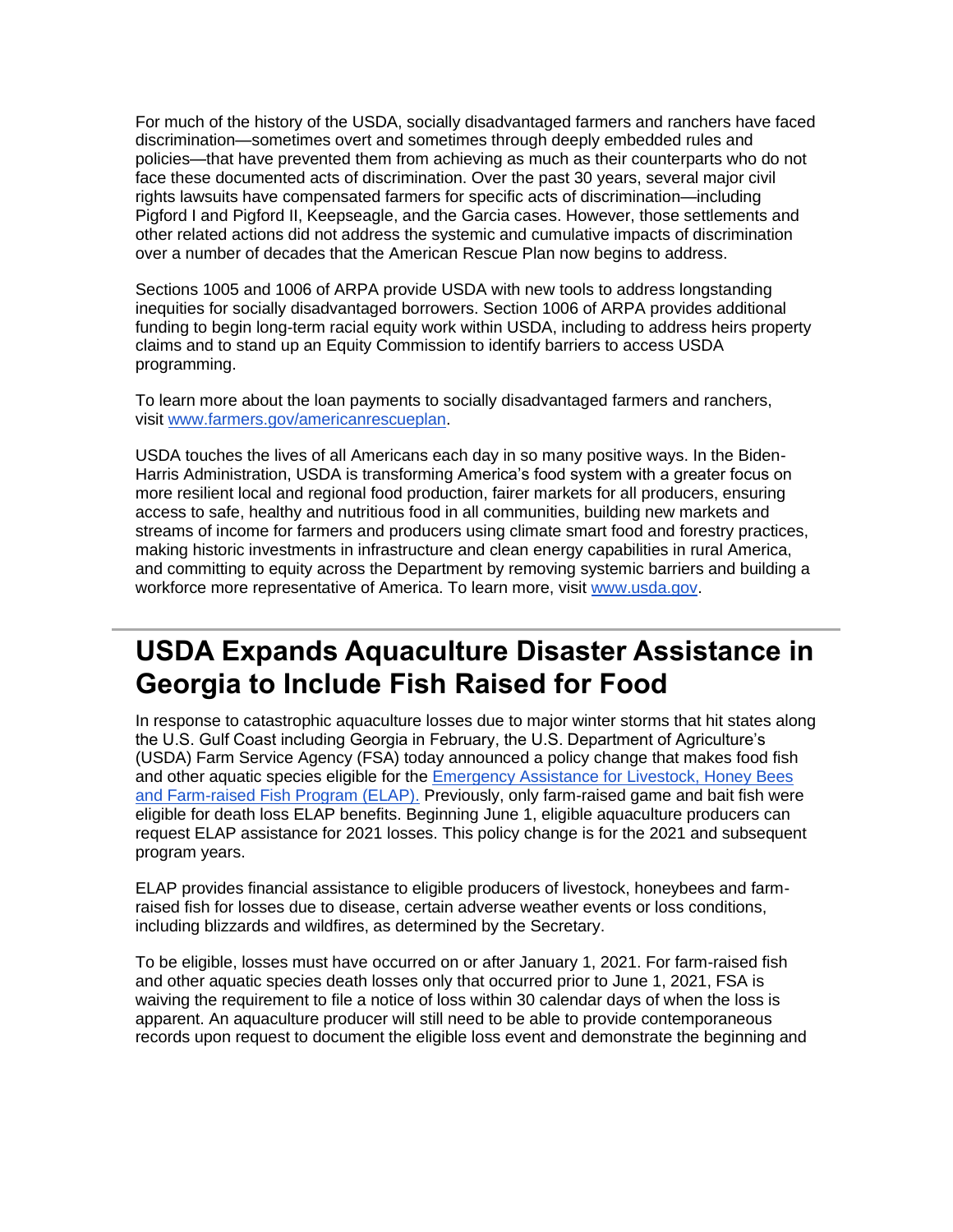ending inventory. The deadline to file an application for payment for the 2021 program year is January 31, 2022.

Producers must provide acreage reports for the surface acres of water where their aquatic species are raised. Acreage reports for 2021 must be filed by September 30, 2022.

### **More Information**

USDA offers a comprehensive portfolio of disaster assistance programs. On farmers.gov, the [Disaster Assistance Discovery Tool,](https://www.farmers.gov/node/28989?utm_medium=email&utm_source=govdelivery) [Disaster-at-a-Glance fact sheet,](https://www.farmers.gov/sites/default/files/2020-04/FSA_DisasterAssistance_at_a_glance_brochure_.pdf?utm_medium=email&utm_source=govdelivery) and [Farm Loan](https://www.farmers.gov/fund/farm-loan-discovery-tool?utm_medium=email&utm_source=govdelivery)  [Discovery Tool](https://www.farmers.gov/fund/farm-loan-discovery-tool?utm_medium=email&utm_source=govdelivery) can help producers and landowners determine all program or loan options available for disaster recovery assistance. For assistance with a crop insurance claim, producers and landowners should contact their [crop insurance agent.](https://gcc02.safelinks.protection.outlook.com/?url=https%3A%2F%2Fwww.rma.usda.gov%2Fen%2FInformation-Tools%2FAgent-Locator-Page%3Futm_medium%3Demail%26utm_source%3Dgovdelivery&data=04%7C01%7C%7Cd31388e1c0d74124836b08d92c50386a%7Ced5b36e701ee4ebc867ee03cfa0d4697%7C0%7C1%7C637589545322331540%7CUnknown%7CTWFpbGZsb3d8eyJWIjoiMC4wLjAwMDAiLCJQIjoiV2luMzIiLCJBTiI6Ik1haWwiLCJXVCI6Mn0%3D%7C1000&sdata=mQ8%2F6BlX%2BJ0UP2UEmk%2BH%2Bo798utZIZracC2YUQcpoew%3D&reserved=0) For FSA and NRCS programs, they should contact their local [USDA Service Center.](http://www.farmers.gov/service-center-locator?utm_medium=email&utm_source=govdelivery)

## <span id="page-6-0"></span>**Policy Updates for Acreage Reporting**

The USDA Farm Service Agency (FSA) recently made several policy updates for acreage reporting for cover crops, revising intended use, late-filed provisions, grazing allotments as well as updated the definitions of "idle" and "fallow."

### **Reporting Cover Crops:**

Cover crop types can be chosen from the following four categories:

- **Cereals and other grasses**
- **Legumes**
- **Brassicas and other broadleaves**
- **Mixtures**
- If the cover crop is harvested for any use other than forage or grazing and is not terminated according to policy guidelines, then that crop will no longer be considered a cover crop and the acreage report must be revised to reflect the actual crop.

### **Permitted Revision of Intended use After Acreage Reporting Date:**

New operators or owners who pick up a farm after the acreage reporting deadline has passed and the crop has already been reported on the farm, have 30 calendar days from the date when the new operator or owner acquired the lease on land, control of the land or ownership and new producer crop share interest in the previously reported crop acreage. Under this policy, appropriate documentation must be provided to the County Committee's satisfaction to determine that a legitimate operator or ownership and producer crop share interest change occurred to permit the revision.

### **Acreage Reports:**

In order to maintain program eligibility and benefits, you must timely file acreage reports. Failure to file an acreage report by the crop acreage reporting deadline may result in ineligibility for future program benefits. FSA will not accept acreage reports provided more than a year after the acreage reporting deadline.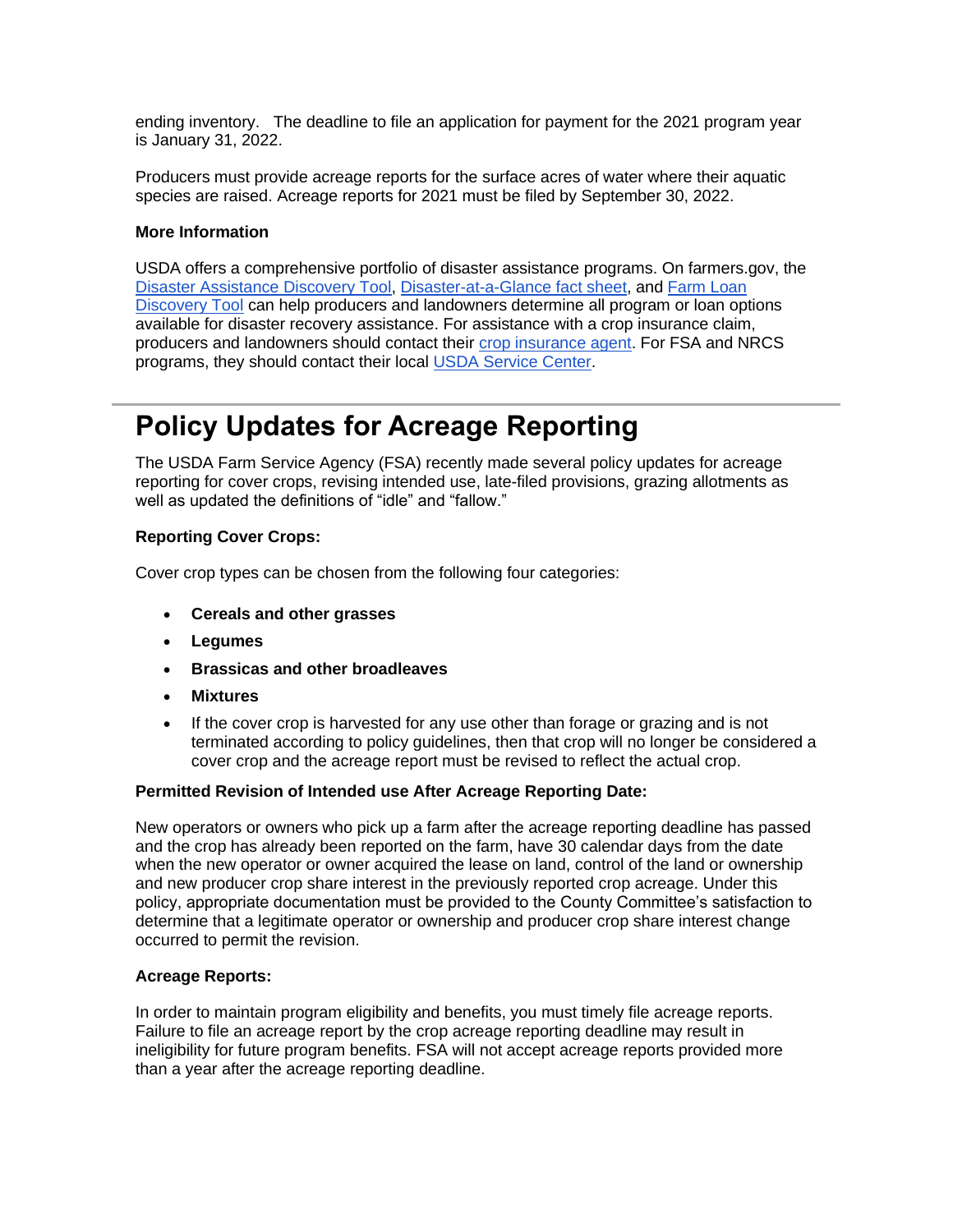### **Definitions of Terms**

FSA defines "idle" as cropland or a balance of cropland within a Common Land Unit (CLU) (field/subfield) which is not planted or considered not planted and does not meet the definition of fallow or skip row.

## <span id="page-7-0"></span>**USDA Offers New Forest Management Incentive for Conservation Reserve Program**

The U.S. Department of Agriculture (USDA) is making available \$12 million for use in making payments to forest landowners with land enrolled in the Conservation Reserve Program (CRP) in exchange for their implementing healthy forest management practices. Existing CRP participants can now sign up for the Forest Management Incentive (FMI), which provides financial incentives to landowners with land in CRP to encourage proper tree thinning and other practices.

Right now, less than 10% of land currently enrolled in CRP is dedicated to forestland. But, these nearly 2 million acres of CRP forestland, if properly managed, can have enormous benefits for natural resources by reducing soil erosion, protecting water quality, increasing water quantity, and diversifying local farm operations and rural economies.

Only landowners and agricultural producers with active CRP contracts involving forest cover can enroll. However, this does not include active CRP contracts that expire within two years. Existing CRP participants interested in tree thinning and prescribed burning must comply with the standards and specifications established in their CRP contract.

CRP participants will receive the incentive payment once tree thinning and/or other authorized forest management practices are completed.

The incentive payment is the lower of:

- The actual cost of completing the practice; or
- 75% of the payment rate offered by USDA's Natural Resources Conservation Service (NRCS) if the practice is offered through NRCS conservation programs.

CRP signup is currently open. FSA will announce deadline later this year. Interested producers should contact their[local FSA County Office.](https://www.farmers.gov/service-center-locator?utm_medium=email&utm_source=govdelivery) 

## <span id="page-7-1"></span>**USDA Announces Increase to Certain Incentive Payments for Continuous Conservation Reserve Program**

The U.S. Department of Agriculture is increasing incentive payments for practices installed on land enrolled in the Continuous Conservation Reserve Program (CRP). USDA's Farm Service Agency (FSA) is upping the Practice Incentive Payment for installing practices, from 5 percent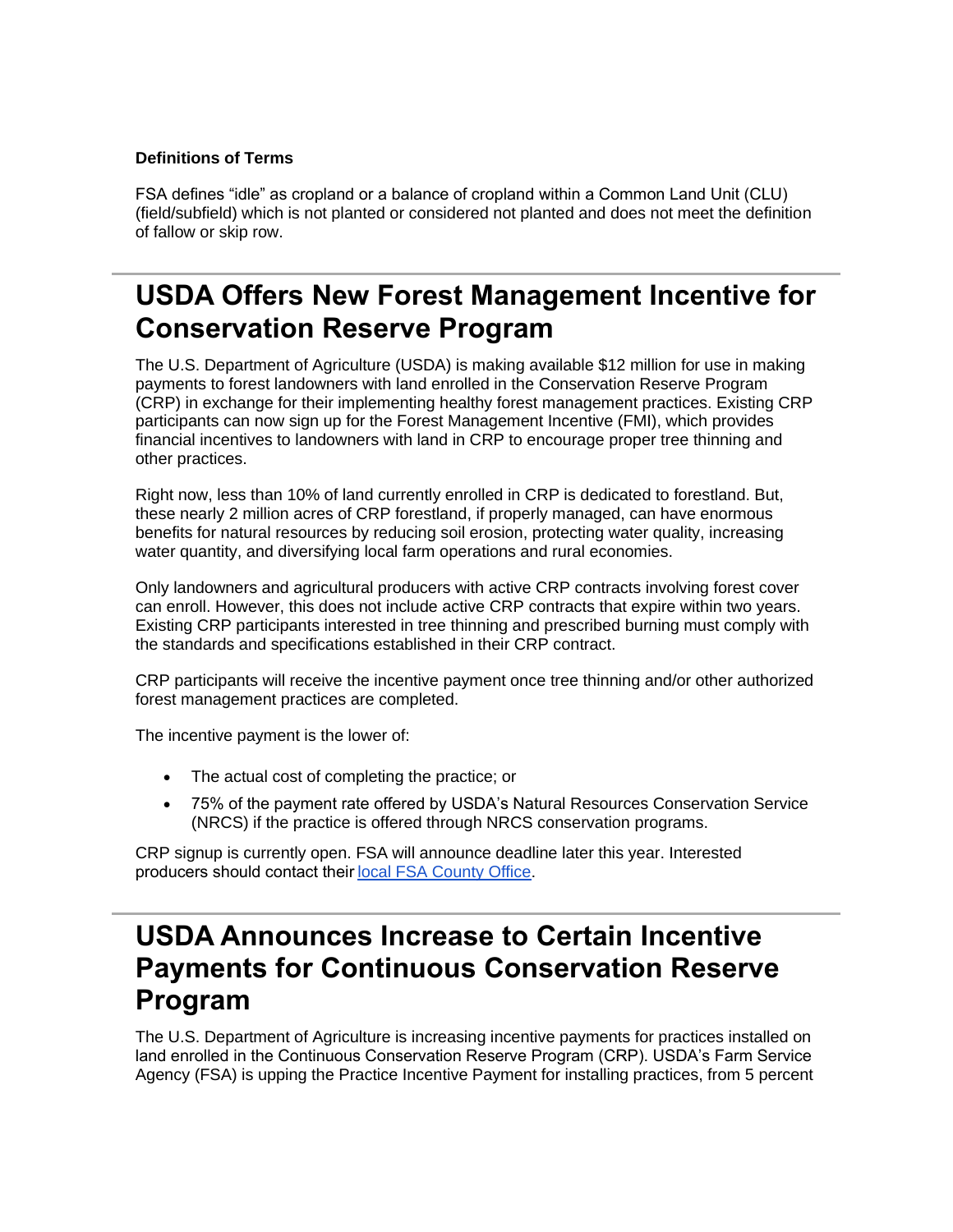to 20 percent. Additionally, producers will receive a 10 percent incentive payment for water quality practices on land enrolled in CRP's continuous signup. FSA administers CRP on behalf of the Commodity Credit Corporation.

Under continuous CRP, producers can enroll environmentally sensitive land devoted to certain conservation practices with signup available at any time. FSA automatically accepts offers provided the land and producer meet certain eligibility requirements and the enrollment levels do not exceed the number of acres FSA is allowed to enroll in CRP, which was set by the 2018 Farm Bill.

Signed into law in 1985, CRP is one of the largest private-lands conservation programs in the United States. It was originally intended primarily to control soil erosion and potentially stabilize commodity prices by taking marginal lands out of production. The program has evolved over the years, providing many conservation and economic benefits. The program marks its 35-year anniversary this month. Program successes include:

- Preventing more than 9 billion tons of soil from eroding, which is enough soil to fill 600 million dump trucks;
- Reducing nitrogen and phosphorous runoff relative to annually tilled cropland by 95% and 85%, respectively;
- Sequestering an annual average of 49 million tons of greenhouse gases, equal to taking 9 million cars off the road;
- Creating more than 3 million acres of restored wetlands while protecting more than 175,000 stream miles with riparian forest and grass buffers, which is enough to go around the world seven times; and
- Benefiting bees and other pollinators and increasing populations of ducks, pheasants, turkey, bobwhite quail, prairie chickens, grasshopper sparrows and many other birds.

The successes of CRP contribute to USDA's [Agriculture Innovation Agenda](http://www.usda.gov/aia?utm_medium=email&utm_source=govdelivery) and its goal of reducing the environmental footprint of U.S. agriculture by half by 2050. Earlier this year, U.S. Secretary of Agriculture Sonny Perdue announced the Department-wide initiative to align resources, programs, and research to position American agriculture to better meet future global demands.

For more information on CRP, visit [fsa.usda.gov,](https://gcc02.safelinks.protection.outlook.com/?url=https%3A%2F%2Fwww.fsa.usda.gov%2F%3Futm_medium%3Demail%26utm_source%3Dgovdelivery&data=04%7C01%7C%7Cd31388e1c0d74124836b08d92c50386a%7Ced5b36e701ee4ebc867ee03cfa0d4697%7C0%7C1%7C637589545322331540%7CUnknown%7CTWFpbGZsb3d8eyJWIjoiMC4wLjAwMDAiLCJQIjoiV2luMzIiLCJBTiI6Ik1haWwiLCJXVCI6Mn0%3D%7C1000&sdata=KWIrN0qYSyXQk5Iu7xWbxTOfizwa7%2BGxhW8zkdoF2gw%3D&reserved=0) or contact your local FSA county office.

## <span id="page-8-0"></span>**Conservation at Work Video Series**

A new video series from NRCS and farmers.gov, *Conservation at Work*, presents short and easy to understand videos about popular conservation practices. These videos feature producers explaining how an individual practice helps their land and why they are using it.

The videos shine the spotlight on farmers, ranchers, and forestland owners from across the U.S. who explain why they've implemented the conservation practices and how they work on their land. They also provide insight into how each practice is helping them protect and improve resources and save time and money.

The first 15 videos cover: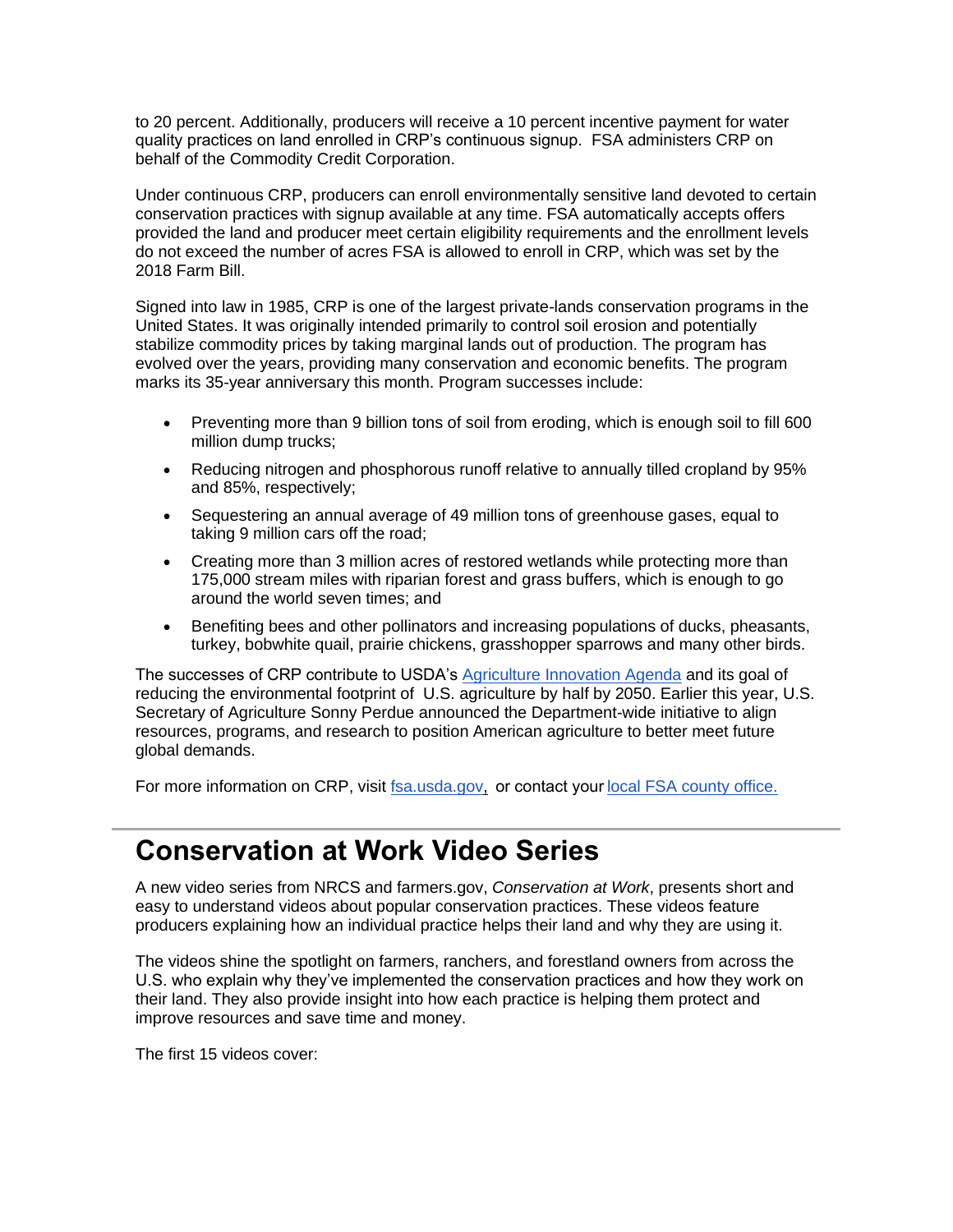- Brush Management
- Cover Crop
- Forest Stand Improvement
- Grade Stabilization
- Grassed Waterway
- High Tunnel
- No Till
- Nutrient Management
- Prescribed Grazing
- Pumping Station
- Sprinkler System
- Trails and Walkways
- Waste Storage
- Water and Sediment Control Basin
- Wetland Restoration

The *Conservation at Work* video series can be found at [farmers.gov/conserve/conservationatwork.](https://www.farmers.gov/conserve/conservation-at-work?utm_medium=email&utm_source=govdelivery)

## <span id="page-9-0"></span>**USDA Fruit, Vegetable and Wild Rice Planting Rules Unchanged in 2018 Farm Bill**

Fruit, vegetable and wild rice producers will continue to follow the same rules for certain Farm Service Agency (FSA) programs.

If you intend to participate in the Agriculture Risk Coverage (ARC) or Price Loss Coverage (PLC) programs, you are subject to an acre-for-acre payment reduction when fruits and nuts, vegetables or wild rice are planted on payment acres of a farm. Payment reductions do not apply to mung beans, dry peas, lentils or chickpeas. Planting fruits, vegetables or wild rice on acres not considered payment acres will not result in a payment reduction. Farms that are eligible to participate in ARC/PLC but are not enrolled for a particular year may plant unlimited fruits, vegetables and wild rice for that year but will not receive ARC/PLC payments. Eligibility for succeeding years is not affected.

Planting and harvesting fruits, vegetables and wild rice on ARC/PLC acreage is subject to the acre-for-acre payment reduction when those crops are planted on more than 15 percent of the base acres of an ARC enrolled farm using the county coverage or PLC, or more than 35 percent of the base acres of an ARC enrolled farm using the individual coverage.

Fruits, vegetables and wild rice that are planted in a double-cropping practice will not cause a payment reduction if the farm is in a double-cropping region as designated by the USDA's Commodity Credit Corporation.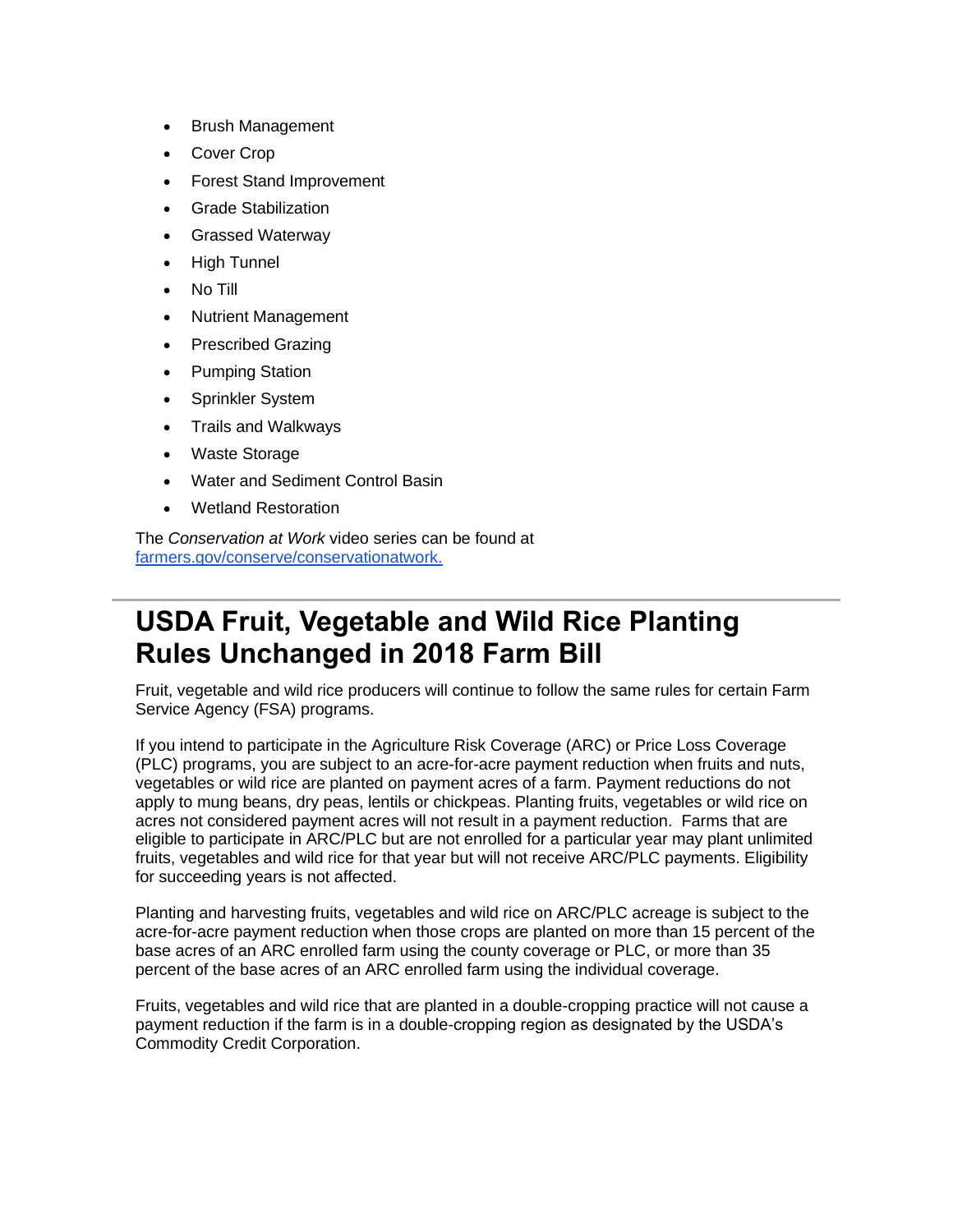# <span id="page-10-0"></span>**Signature Policy**

Using the correct signature when doing business with FSA can save time and prevent a delay in program benefits.

The following are FSA signature guidelines:

- A married woman must sign her given name: Mrs. Mary Doe, not Mrs. John Doe
- For a minor, FSA requires the minor's signature and one from the minor's parent

Note, by signing a document with a minor, the parent is liable for actions of the minor and may be liable for refunds, liquidated damages, etc.

When signing on one's behalf the signature must agree with the name typed or printed on the form or be a variation that does not cause the name and signature to be in disagreement. Example - John W. Smith is on the form. The signature may be John W. Smith or J.W. Smith or J. Smith. Or Mary J. Smith may be signed as Mrs. Mary Joe Smith, M.J. Smith, Mary Smith, etc.

FAXED signatures will be accepted for certain forms and other documents provided the acceptable program forms are approved for FAXED signatures. Producers are responsible for the successful transmission and receipt of FAXED information.

Examples of documents not approved for FAXED signatures include:

- Promissory note
- Assignment of payment
- Joint payment authorization
- Acknowledgement of commodity certificate purchase

Spouses may sign documents on behalf of each other for FSA and CCC programs in which either has an interest, unless written notification denying a spouse this authority has been provided to the county office.

Spouses cannot sign on behalf of each other as an authorized signatory for partnerships, joint ventures, corporations or other similar entities. Likewise, a spouse cannot sign a document on behalf of the other in order to affirm the eligibility of oneself.

Any member of a general partnership can sign on behalf of the general partnership and bind all members unless the Articles of Partnership are more restrictive. Spouses may sign on behalf of each other's individual interest in a partnership, unless notification denying a spouse that authority is provided to the county office. Acceptable signatures for general partnerships, joint ventures, corporations, estates, and trusts must consist of an indicator "by" or "for" the individual's name, individual's name and capacity, or individual's name, capacity, and name of entity.

For additional clarification on proper signatures contact your local FSA office.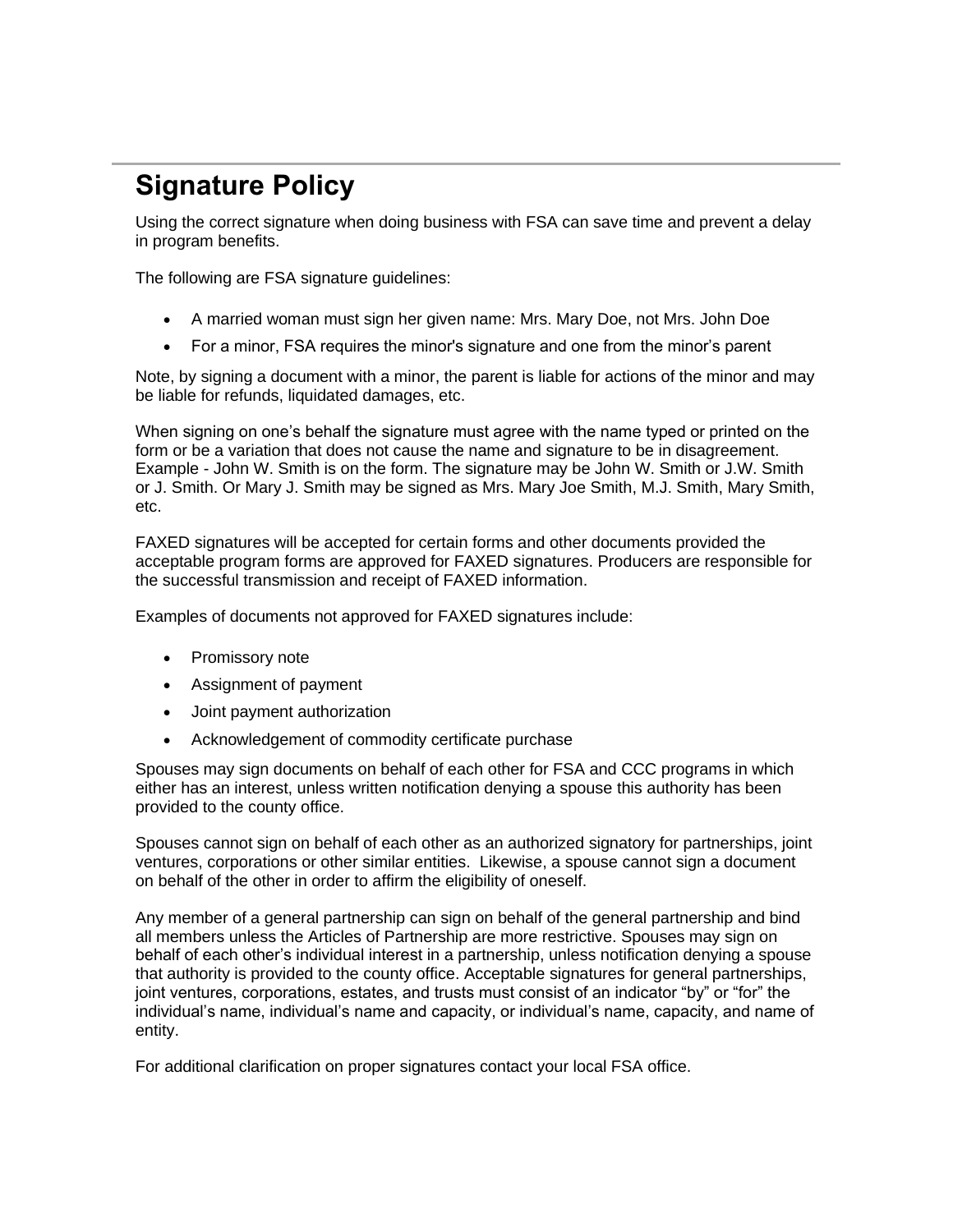## <span id="page-11-0"></span>**FSA Implements Set-Aside Loan Provision for Customers Impacted by COVID-19**

*Set-Aside Delays Loan Payments for Borrowers*

USDA's Farm Service Agency (FSA) will broaden the use of the Disaster Set-Aside (DSA) loan provision, normally used in the wake of natural disasters, to allow farmers with USDA farm loans who are affected by COVID-19, and are determined eligible, to have their next payment set aside. In some cases, FSA may also set aside a second payment for farmers who have already had one payment set aside because of a prior designated disaster.

FSA direct loan borrowers will receive a letter with the details of the expanded Disaster Set-Aside authorities, which includes the possible set-aside of annual operating loans, as well as explanations of the additional loan servicing options that are available. To discuss or request a loan payment Set-Aside, borrowers should call or email the farm loan staff at their local FSA county office.

The set-aside payment's due date is moved to the final maturity date of the loan or extended up to twelve months in the case of an annual operating loan. Any principal set-aside will continue to accrue interest until it is repaid. This aims to improve the borrower's cashflow in the current production cycle.

FSA previously announced it was relaxing the loan-making process and adding flexibilities for servicing direct and guaranteed loans to provide credit to producers in need. Direct loan applicants and borrowers are encouraged to contact their local FSA county office to discuss loan making and servicing flexibilities and other needs or concerns. Customers participating in FSA's guaranteed loan programs are encouraged to contact their lender. Information on these flexibilities, and office contact information, can be found on [farmers.gov/coronavirus.](http://www.farmers.gov/coronavirus?utm_medium=email&utm_source=govdelivery)

FSA will be accepting most forms and applications by facsimile or electronic signature. Some services are also available online to customers with an eAuth account, which provides access to the [farmers.gov](http://www.farmers.gov/?utm_medium=email&utm_source=govdelivery) portal where producers can view USDA farm loan information and certain program applications and payments. Customers can track payments, report completed practices, request conservation assistance and electronically sign documents. Customers who do not already have an eAuth account can enroll at [farmers.gov/sign-in.](https://www.farmers.gov/sign-in?utm_medium=email&utm_source=govdelivery)

## <span id="page-11-1"></span>**Reminders for FSA Direct and Guaranteed Borrowers with Real Estate Security**

Farm loan borrowers who have pledged real estate as security for their Farm Service Agency (FSA) direct or guaranteed loans are responsible for maintaining loan collateral. Borrowers must obtain prior consent or approval from FSA or the guaranteed lender for any transaction that affects real estate security. These transactions include, but are not limited to:

- Leases of any kind
- Easements of any kind